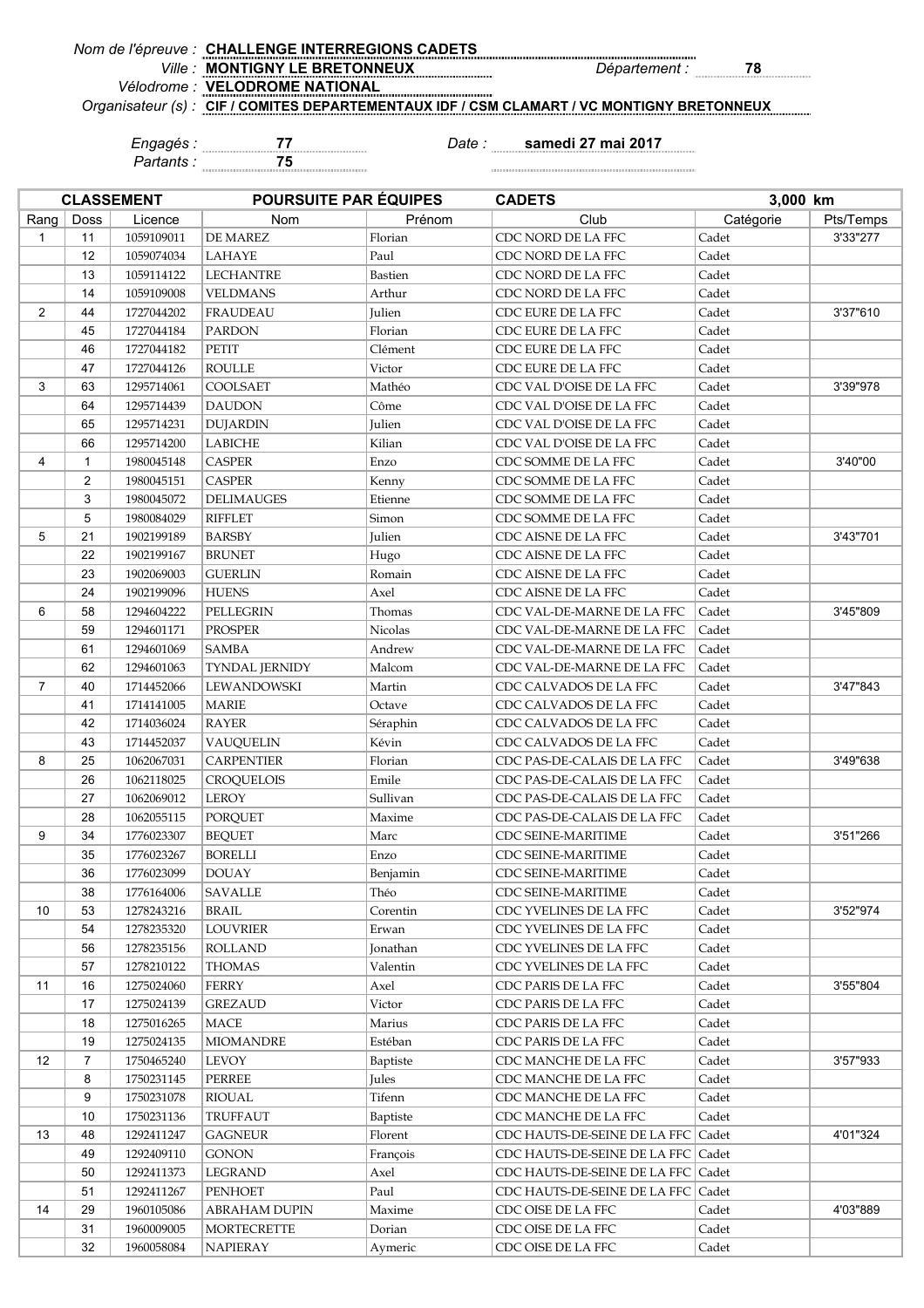|  | 33 | 19601050 |
|--|----|----------|
|--|----|----------|

040 TRICOT Corentin COC OISE DE LA FFC Cadet

|                |                | <b>CLASSEMENT</b> | <b>VITESSE PAR ÉQUIPES</b> |          | <b>CADETS</b>                        | 0,750 km  |           |
|----------------|----------------|-------------------|----------------------------|----------|--------------------------------------|-----------|-----------|
| Rang           | Doss           | Licence           | <b>Nom</b>                 | Prénom   | Club                                 | Catégorie | Pts/Temps |
| $\mathbf{1}$   | 13             | 1059114122        | <b>LECHANTRE</b>           | Bastien  | CDC NORD DE LA FFC                   | Cadet     | 51"356    |
|                | 14             | 1059109008        | <b>VELDMANS</b>            | Arthur   | CDC NORD DE LA FFC                   | Cadet     |           |
|                | 15             | 1059109006        | ZOLOPA                     | Louis    | CDC NORD DE LA FFC                   | Cadet     |           |
| $\overline{2}$ | 45             | 1727044184        | <b>PARDON</b>              | Florian  | CDC EURE DE LA FFC                   | Cadet     | 51"493    |
|                | 46             | 1727044182        | PETIT                      | Clément  | CDC EURE DE LA FFC                   | Cadet     |           |
|                | 47             | 1727044126        | <b>ROULLE</b>              | Victor   | CDC EURE DE LA FFC                   | Cadet     |           |
| 3              | 60             | 3097196046        | <b>SAINTINI</b>            | Rayann   | CDC VAL-DE-MARNE DE LA FFC           | Cadet     | 53"303    |
|                | 62             | 1294601063        | <b>TYNDAL JERNIDY</b>      | Malcom   | CDC VAL-DE-MARNE DE LA FFC           | Cadet     |           |
|                | 61             | 1294601069        | SAMBA                      | Andrew   | CDC VAL-DE-MARNE DE LA FFC           | Cadet     |           |
| 4              | $\mathbf{1}$   | 1980045148        | <b>CASPER</b>              | Enzo     | CDC SOMME DE LA FFC                  | Cadet     | 53"406    |
|                | 3              | 1980045072        | <b>DELIMAUGES</b>          | Etienne  | CDC SOMME DE LA FFC                  | Cadet     |           |
|                | $\overline{4}$ | 1980001077        | PAILLARD                   | Baptiste | CDC SOMME DE LA FFC                  | Cadet     |           |
| 5              | 64             | 1295714439        | <b>DAUDON</b>              | Côme     | CDC VAL D'OISE DE LA FFC             | Cadet     | 53"841    |
|                | 66             | 1295714200        | LABICHE                    | Kilian   | CDC VAL D'OISE DE LA FFC             | Cadet     |           |
|                | 67             | 1295708211        | <b>OLLIVIER</b>            | Clément  | CDC VAL D'OISE DE LA FFC             | Cadet     |           |
| 6              | 25             | 1062067031        | <b>CARPENTIER</b>          | Florian  | CDC PAS-DE-CALAIS DE LA FFC          | Cadet     | 53"867    |
|                | 26             | 1062118025        | <b>CROQUELOIS</b>          | Emile    | CDC PAS-DE-CALAIS DE LA FFC          | Cadet     |           |
|                | 27             | 1062069012        | LEROY                      | Sullivan | CDC PAS-DE-CALAIS DE LA FFC          | Cadet     |           |
| $\overline{7}$ | 22             | 1902199167        | <b>BRUNET</b>              | Hugo     | CDC AISNE DE LA FFC                  | Cadet     | 54"155    |
|                | 23             | 1902069003        | <b>GUERLIN</b>             | Romain   | CDC AISNE DE LA FFC                  | Cadet     |           |
|                | 24             | 1902199096        | <b>HUENS</b>               | Axel     | CDC AISNE DE LA FFC                  | Cadet     |           |
| 8              | $\overline{7}$ | 1750465240        | <b>LEVOY</b>               | Baptiste | CDC MANCHE DE LA FFC                 | Cadet     | 54"391    |
|                | 9              | 1750231078        | <b>RIOUAL</b>              | Tifenn   | CDC MANCHE DE LA FFC                 | Cadet     |           |
|                | 10             | 1750231136        | <b>TRUFFAUT</b>            | Baptiste | CDC MANCHE DE LA FFC                 | Cadet     |           |
| 9              | 34             | 1776023307        | <b>BEQUET</b>              | Marc     | CDC SEINE-MARITIME                   | Cadet     | 55"117    |
|                | 36             | 1776023099        | <b>DOUAY</b>               | Benjamin | <b>CDC SEINE-MARITIME</b>            | Cadet     |           |
|                | 37             | 1776016108        | PETREL                     | Antonin  | CDC SEINE-MARITIME                   | Cadet     |           |
| 10             | 39             | 1714452118        | <b>DEBIEU</b>              | Thomas   | CDC CALVADOS DE LA FFC               | Cadet     | 55"789    |
|                | 41             | 1714141005        | <b>MARIE</b>               | Octave   | CDC CALVADOS DE LA FFC               | Cadet     |           |
|                | 42             | 1714036024        | <b>RAYER</b>               | Séraphin | CDC CALVADOS DE LA FFC               | Cadet     |           |
| 11             | 29             | 1960105086        | <b>ABRAHAM DUPIN</b>       | Maxime   | CDC OISE DE LA FFC                   | Cadet     | 56"500    |
|                | 30             | 1960105027        | <b>AMOURETTE</b>           | Maël     | CDC OISE DE LA FFC                   | Cadet     |           |
|                | 32             | 1960058084        | <b>NAPIERAY</b>            | Aymeric  | CDC OISE DE LA FFC                   | Cadet     |           |
| 12             | 48             | 1292411247        | <b>GAGNEUR</b>             | Florent  | CDC HAUTS-DE-SEINE DE LA FFC         | Cadet     | 56"937    |
|                | 49             | 1292409110        | <b>GONON</b>               | François | CDC HAUTS-DE-SEINE DE LA FFC   Cadet |           |           |
|                | 51             | 1292411267        | <b>PENHOET</b>             | Paul     | CDC HAUTS-DE-SEINE DE LA FFC   Cadet |           |           |
| 13             | 53             | 1278243216        | BRAIL                      | Corentin | CDC YVELINES DE LA FFC               | Cadet     | 57"423    |
|                | 55             | 1278228089        | <b>PALIERNE</b>            | Lucas    | CDC YVELINES DE LA FFC               | Cadet     |           |
|                | 57             | 1278210122        | <b>THOMAS</b>              | Valentin | CDC YVELINES DE LA FFC               | Cadet     |           |
| 14             | 16             | 1275024060        | <b>FERRY</b>               | Axel     | CDC PARIS DE LA FFC                  | Cadet     | 58"717    |
|                | 17             | 1275024139        | <b>GREZAUD</b>             | Victor   | CDC PARIS DE LA FFC                  | Cadet     |           |
|                | 18             | 1275016265        | MACE                       | Marius   | CDC PARIS DE LA FFC                  | Cadet     |           |

|                |      | <b>CLASSEMENT</b> | <b>AMERICAINE QUALIFICATION 1</b> |                | 7.500 km<br><b>CADETS</b>   |           |                   |
|----------------|------|-------------------|-----------------------------------|----------------|-----------------------------|-----------|-------------------|
| Rang $ $       | Doss | Licence           | <b>Nom</b>                        | Prénom         | Club                        | Catégorie | Pts/Temps         |
|                | 66   | 1295714200        | <b>LABICHE</b>                    | Kilian         | CDC VAL D'OISE DE LA FFC    | Cadet     | 15                |
|                | 65   | 1295714231        | <b>DUJARDIN</b>                   | Julien         | CDC VAL D'OISE DE LA FFC    | Cadet     |                   |
| $\overline{2}$ | 62   | 1294601063        | <b>TYNDAL JERNIDY</b>             | Malcom         | CDC VAL-DE-MARNE DE LA FFC  | Cadet     | 13                |
|                | 59   | 1294601171        | PROSPER                           | <b>Nicolas</b> | CDC VAL-DE-MARNE DE LA FFC  | Cadet     |                   |
| 3              | 14   | 1059109008        | <b>VELDMANS</b>                   | Arthur         | CDC NORD DE LA FFC          | Cadet     | $12 \overline{ }$ |
|                | 15   | 1059109006        | <b>ZOLOPA</b>                     | Louis          | CDC NORD DE LA FFC          | Cadet     |                   |
| 4              | 28   | 1062055115        | <b>POROUET</b>                    | Maxime         | CDC PAS-DE-CALAIS DE LA FFC | Cadet     | 3                 |
|                | 27   | 1062069012        | <b>LEROY</b>                      | Sullivan       | CDC PAS-DE-CALAIS DE LA FFC | Cadet     |                   |
| 5              | 38   | 1776164006        | <b>SAVALLE</b>                    | Théo           | <b>CDC SEINE-MARITIME</b>   | Cadet     |                   |
|                | 35   | 1776023267        | <b>BORELLI</b>                    | Enzo           | <b>CDC SEINE-MARITIME</b>   | Cadet     |                   |
| 6              | 32   | 1960058084        | <b>NAPIERAY</b>                   | Aymeric        | CDC OISE DE LA FFC          | Cadet     |                   |
|                | 29   | 1960105086        | <b>ABRAHAM DUPIN</b>              | Maxime         | CDC OISE DE LA FFC          | Cadet     |                   |

| <b>CLASSEMENT</b> |              |            | <b>AMERICAINE QUALIFICATION 2</b> |               | <b>CADETS</b>           | '.500<br><b>km</b> |           |
|-------------------|--------------|------------|-----------------------------------|---------------|-------------------------|--------------------|-----------|
| Rang              | Doss         | _icence    | Nom                               | Prénom        | Club                    | Catégorie          | Pts/Temps |
|                   | $2^{\prime}$ | 1902199189 | <b>BARSBY</b>                     | <b>Iulien</b> | AISNE DE LA FFC<br>CDC. | _adet              |           |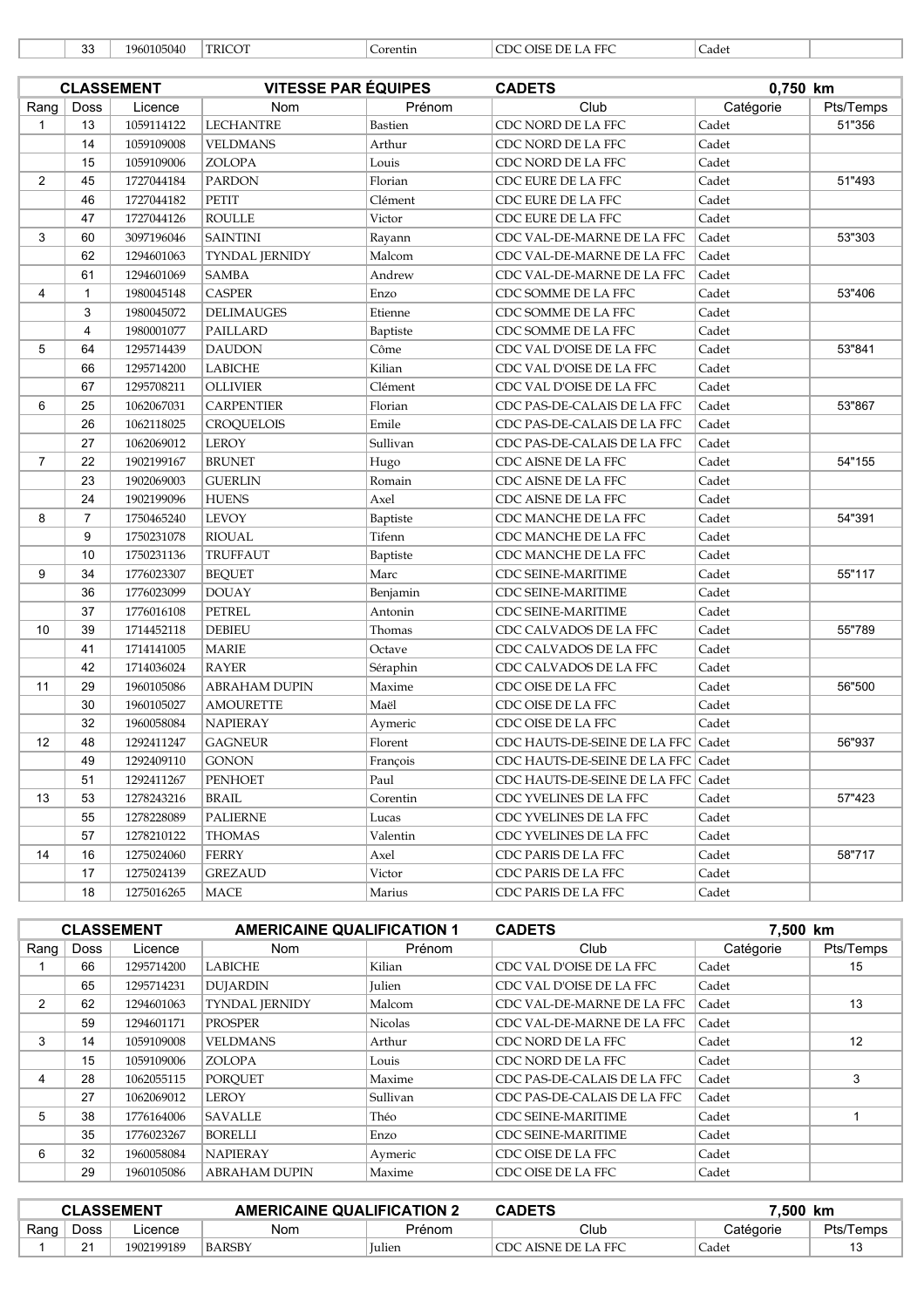|                   | 24             | 1902199096 | <b>HUENS</b>             | Axel         | CDC AISNE DE LA FFC          | Cadet     |                |
|-------------------|----------------|------------|--------------------------|--------------|------------------------------|-----------|----------------|
| $\overline{2}$    | 45             | 1727044184 | <b>PARDON</b>            | Florian      | CDC EURE DE LA FFC           | Cadet     | 11             |
|                   | 46             | 1727044182 | <b>PETIT</b>             | Clément      | CDC EURE DE LA FFC           | Cadet     |                |
| 3                 | 40             | 1714452066 | LEWANDOWSKI              | Martin       | CDC CALVADOS DE LA FFC       | Cadet     | 8              |
|                   | 43             | 1714452037 | <b>VAUOUELIN</b>         | Kévin        | CDC CALVADOS DE LA FFC       | Cadet     |                |
| 4                 | $\overline{2}$ | 1980045151 | <b>CASPER</b>            | Kenny        | CDC SOMME DE LA FFC          | Cadet     | 8              |
|                   | 5              | 1980084029 | <b>RIFFLET</b>           | Simon        | CDC SOMME DE LA FFC          | Cadet     |                |
| 5                 | 6              | 1750231027 | <b>LEGENDRE</b>          | Alex         | CDC MANCHE DE LA FFC         | Cadet     |                |
|                   | 8              | 1750231145 | <b>PERREE</b>            | <b>Jules</b> | CDC MANCHE DE LA FFC         | Cadet     |                |
| 6                 | 16             | 1275024060 | <b>FERRY</b>             | Axel         | CDC PARIS DE LA FFC          | Cadet     | chute          |
|                   | 19             | 1275024135 | <b>MIOMANDRE</b>         | Estéban      | CDC PARIS DE LA FFC          | Cadet     | chute          |
| <b>CLASSEMENT</b> |                |            | <b>COURSE AUX POINTS</b> |              | <b>CADETS</b>                | 12,500 km |                |
| Rang              | Doss           | Licence    | <b>Nom</b>               | Prénom       | Club                         | Catégorie | Pts/Temps      |
| 1                 | 43             | 1714452037 | <b>VAUQUELIN</b>         | Kévin        | CDC CALVADOS DE LA FFC       | Cadet     | 30             |
| $\overline{2}$    | $\overline{2}$ | 1980045151 | <b>CASPER</b>            | Kenny        | CDC SOMME DE LA FFC          | Cadet     | 18             |
| 3                 | 51             | 1292411267 | <b>PENHOET</b>           | Paul         | CDC HAUTS-DE-SEINE DE LA FFC | Cadet     | 13             |
| 4                 | 46             | 1727044182 | PETIT                    | Clément      | CDC EURE DE LA FFC           | Cadet     | 13             |
| 5                 | 34             | 1776023307 | <b>BEOUET</b>            | Marc         | <b>CDC SEINE-MARITIME</b>    | Cadet     | $\overline{7}$ |
| 6                 | 58             | 1294604222 | PELLEGRIN                | Thomas       | CDC VAL-DE-MARNE DE LA FFC   | Cadet     | $\mathbf{1}$   |
| $\overline{7}$    | 12             | 1059074034 | LAHAYE                   | Paul         | CDC NORD DE LA FFC           | Cadet     |                |
| 8                 | 22             | 1902199167 | <b>BRUNET</b>            | Hugo         | CDC AISNE DE LA FFC          | Cadet     |                |
| 9                 | 54             | 1278235320 | <b>LOUVRIER</b>          | Erwan        | CDC YVELINES DE LA FFC       | Cadet     |                |
| 10                | 64             | 1295714439 | <b>DAUDON</b>            | Côme         | CDC VAL D'OISE DE LA FFC     | Cadet     |                |
| 11                | 18             | 1275016265 | <b>MACE</b>              | Marius       | CDC PARIS DE LA FFC          | Cadet     |                |
| 12                | 10             | 1750231136 | TRUFFAUT                 | Baptiste     | CDC MANCHE DE LA FFC         | Cadet     |                |
| 13                | 30             | 1960105027 | <b>AMOURETTE</b>         | Maël         | CDC OISE DE LA FFC           | Cadet     |                |
| 14                | 26             | 1062118025 | <b>CROOUELOIS</b>        | Emile        | CDC PAS-DE-CALAIS DE LA FFC  | Cadet     |                |

|      |             | <b>CLASSEMENT</b> | <b>ELIMINATION</b> |                | <b>CADETS</b>                      |           | <b>km</b> |
|------|-------------|-------------------|--------------------|----------------|------------------------------------|-----------|-----------|
| Rang | <b>Doss</b> | Licence           | Nom                | Prénom         | Club                               | Catégorie | Pts/Temps |
|      | 45          | 1727044184        | <b>PARDON</b>      | Florian        | CDC EURE DE LA FFC                 | Cadet     |           |
| 2    | 11          | 1059109011        | DE MAREZ           | Florian        | CDC NORD DE LA FFC                 | Cadet     |           |
| 3    | 59          | 1294601171        | <b>PROSPER</b>     | <b>Nicolas</b> | CDC VAL-DE-MARNE DE LA FFC         | Cadet     |           |
| 4    | 38          | 1776164006        | <b>SAVALLE</b>     | Théo           | <b>CDC SEINE-MARITIME</b>          | Cadet     |           |
| 5    | 9           | 1750231078        | <b>RIOUAL</b>      | Tifenn         | CDC MANCHE DE LA FFC               | Cadet     |           |
| 6    | 16          | 1275024060        | <b>FERRY</b>       | Axel           | CDC PARIS DE LA FFC                | Cadet     |           |
| 7    | 65          | 1295714231        | <b>DUJARDIN</b>    | Julien         | CDC VAL D'OISE DE LA FFC           | Cadet     |           |
| 8    | 56          | 1278235156        | <b>ROLLAND</b>     | Jonathan       | CDC YVELINES DE LA FFC             | Cadet     |           |
| 9    | 40          | 1714452066        | LEWANDOWSKI        | Martin         | CDC CALVADOS DE LA FFC             | Cadet     |           |
| 10   | 23          | 1902069003        | <b>GUERLIN</b>     | Romain         | CDC AISNE DE LA FFC                | Cadet     |           |
| 11   | 33          | 1960105040        | <b>TRICOT</b>      | Corentin       | CDC OISE DE LA FFC                 | Cadet     |           |
| 12   | 25          | 1062067031        | <b>CARPENTIER</b>  | Florian        | CDC PAS-DE-CALAIS DE LA FFC        | Cadet     |           |
| 13   | 50          | 1292411373        | <b>LEGRAND</b>     | Axel           | CDC HAUTS-DE-SEINE DE LA FFC Cadet |           |           |
| 14   | 5           | 1980084029        | <b>RIFFLET</b>     | Simon          | CDC SOMME DE LA FFC                | Cadet     |           |

|                   |                | <b>CLASSEMENT</b> | <b>SCRATCH</b>           |          | <b>CADETS</b>                |           | 5,000 km  |  |
|-------------------|----------------|-------------------|--------------------------|----------|------------------------------|-----------|-----------|--|
| Rang              | <b>Doss</b>    | Licence           | <b>Nom</b>               | Prénom   | Club                         | Catégorie | Pts/Temps |  |
|                   | 13             | 1059114122        | <b>LECHANTRE</b>         | Bastien  | CDC NORD DE LA FFC           | Cadet     |           |  |
| $\overline{2}$    | 24             | 1902199096        | <b>HUENS</b>             | Axel     | CDC AISNE DE LA FFC          | Cadet     |           |  |
| 3                 | 28             | 1062055115        | <b>PORQUET</b>           | Maxime   | CDC PAS-DE-CALAIS DE LA FFC  | Cadet     |           |  |
| 4                 | 44             | 1727044202        | <b>FRAUDEAU</b>          | Julien   | CDC EURE DE LA FFC           | Cadet     |           |  |
| 5                 | 67             | 1295708211        | <b>OLLIVIER</b>          | Clément  | CDC VAL D'OISE DE LA FFC     | Cadet     |           |  |
| 6                 | 37             | 1776016108        | <b>PETREL</b>            | Antonin  | <b>CDC SEINE-MARITIME</b>    | Cadet     |           |  |
| $\overline{7}$    | 53             | 1278243216        | <b>BRAIL</b>             | Corentin | CDC YVELINES DE LA FFC       | Cadet     |           |  |
| 8                 | 60             | 3097196046        | <b>SAINTINI</b>          | Rayann   | CDC VAL-DE-MARNE DE LA FFC   | Cadet     |           |  |
| 9                 | 4              | 1980001077        | PAILLARD                 | Baptiste | CDC SOMME DE LA FFC          | Cadet     |           |  |
| 10                | 31             | 1960009005        | <b>MORTECRETTE</b>       | Dorian   | CDC OISE DE LA FFC           | Cadet     |           |  |
| 11                | 18             | 1275016265        | <b>MACE</b>              | Marius   | CDC PARIS DE LA FFC          | Cadet     |           |  |
| 12                | 49             | 1292409110        | <b>GONON</b>             | Francois | CDC HAUTS-DE-SEINE DE LA FFC | Cadet     |           |  |
| 13                | $\overline{7}$ | 1750465240        | <b>LEVOY</b>             | Baptiste | CDC MANCHE DE LA FFC         | Cadet     |           |  |
| 14                | 39             | 1714452118        | <b>DEBIEU</b>            | Thomas   | CDC CALVADOS DE LA FFC       | Cadet     |           |  |
| <b>CLASSEMENT</b> |                |                   | <b>AMERICAINE FINALE</b> |          | <b>CADETS</b>                | 15,000 km |           |  |
| Rang              | <b>Doss</b>    | Licence           | <b>Nom</b>               | Prénom   | Club                         | Catégorie | Pts/Temps |  |
|                   | 45             | 1727044184        | <b>PARDON</b>            | Florian  | CDC EURE DE LA FFC           | Cadet     |           |  |
|                   | 46             | 1727044182        | PETIT                    | Clément  | CDC EURE DE LA FFC           | Cadet     |           |  |